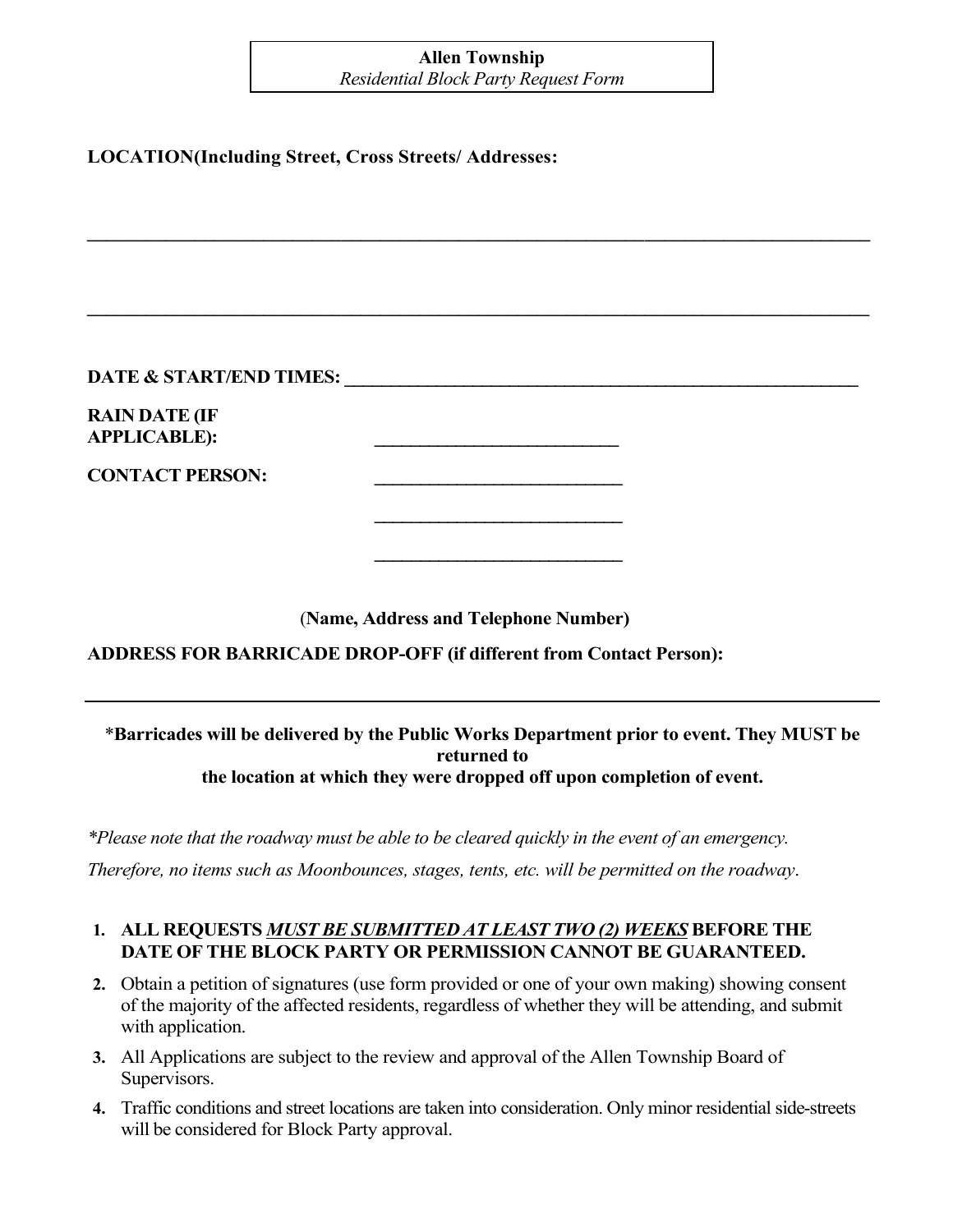**Applications and Petitions may be submitted by fax or by mail to:**

**Allen Township Board of Supervisors, 4714 Indian Trail Road, Northampton PA 18067**

**Fax # 610-262-7364**